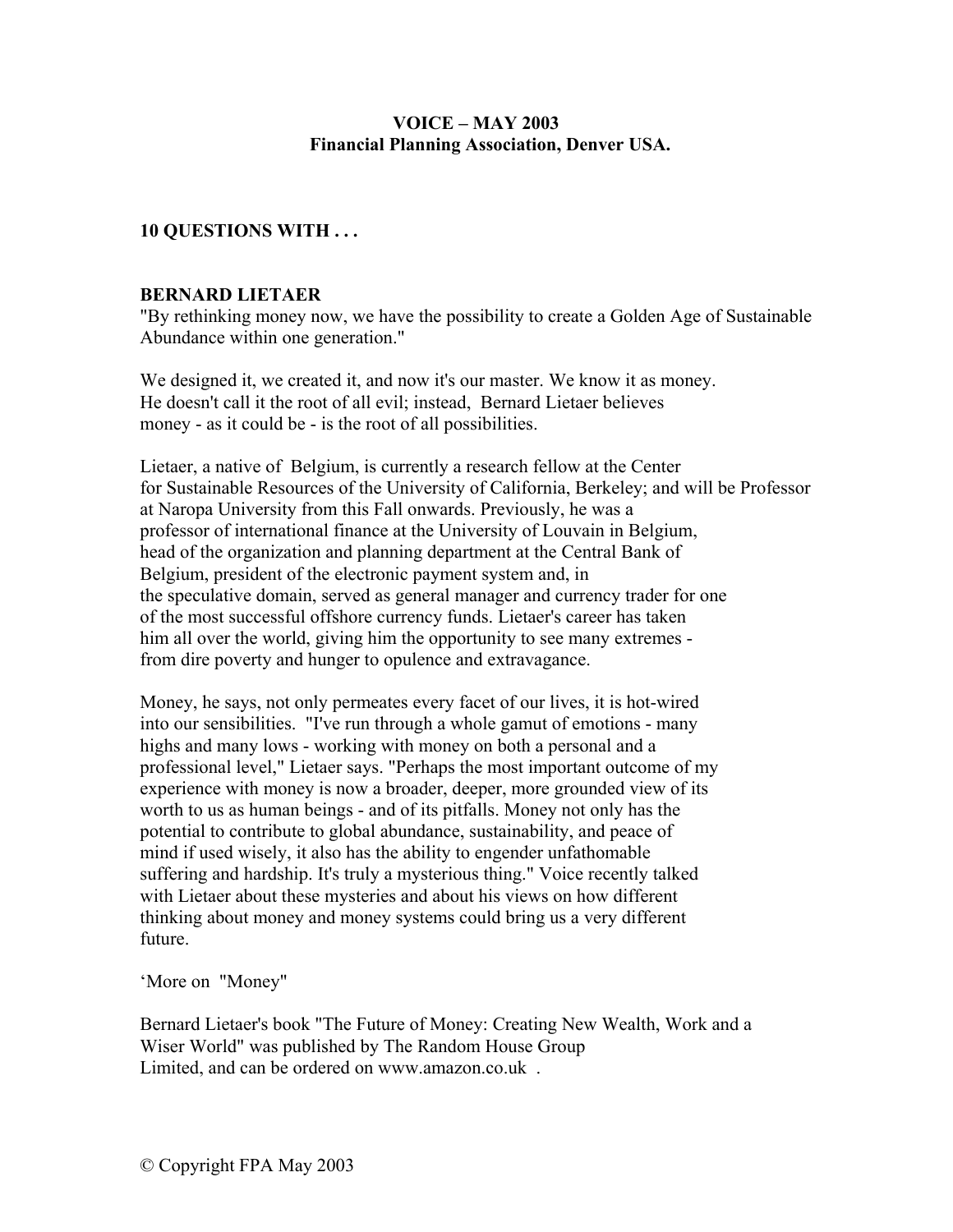It is soon to be followed by his newest "Human Wealth: Money Beyond Greed and Scarcity. Available Spring 2003. Pre-launch price \$15.00 Order by calling (303) 474 4223 or email HumanWealthBooks@aol.com.

# **1. How did you get involved in this "higher level" thinking about money and money systems?**

Being a central banker and a professional currency manager are two things that typically don't happen in one's life. Advising developing countries on monetary matters one day and multinational corporations the next; or being university professor one year and President of a major electronic payment system the next – all these experiences force one to integrate basically mutually incompatible viewpoints. I guess I'd have to say that my different thinking was accidental – I certainly didn't plan it. The fact that my career moved me to the extreme ends of observation on the spectrum simply made me think about money and our money systems in a different way.

## **2. You've lived and worked around the world and in many different societies and cultures. Is the cult of money – some would say the worship of money – uniquely American?**

In the last century, particularly the last 50 years, American culture has been so successfully exported around the world that the cult of money is not uniquely American. It's now almost worldwide.

Historically, however, that was different. In most other cultures there used to be a separation between the elite that was looked up to, and those with money..In India, for example, the brahmeen – the highest cast – used to live in the simplest houses in a village; while the most ostentatious houses belonged to the lower cast to which the merchants belonged. In ancient, or "traditional" China, the wealthy were also the merchants, but the respected were the scholarly elite, although they lived comfortably because the emperor looked after them. Similarly in France – if during the Ancient Regime an aristocrat were to engage in commerce he would be stripped of his title. This was less the case in England, however, which is why the "landed" and the aristocratic often became entrepreneurs. It contributed to making the Industrial Revolution easier in that country.

So the separation between the prestige elite and the wealthy elite is really a long tradition. And I believe such separation may actually contribute to a longer-term social stability. It's really the merger of these two social groups into one that may be at the origin of an almost universal money worship.

**3. What do you mean when you say that money no longer necessarily works in our best interests? Who is "our?" Aren't those living in dire poverty in Bangladesh likely to think that money would serve their interests?**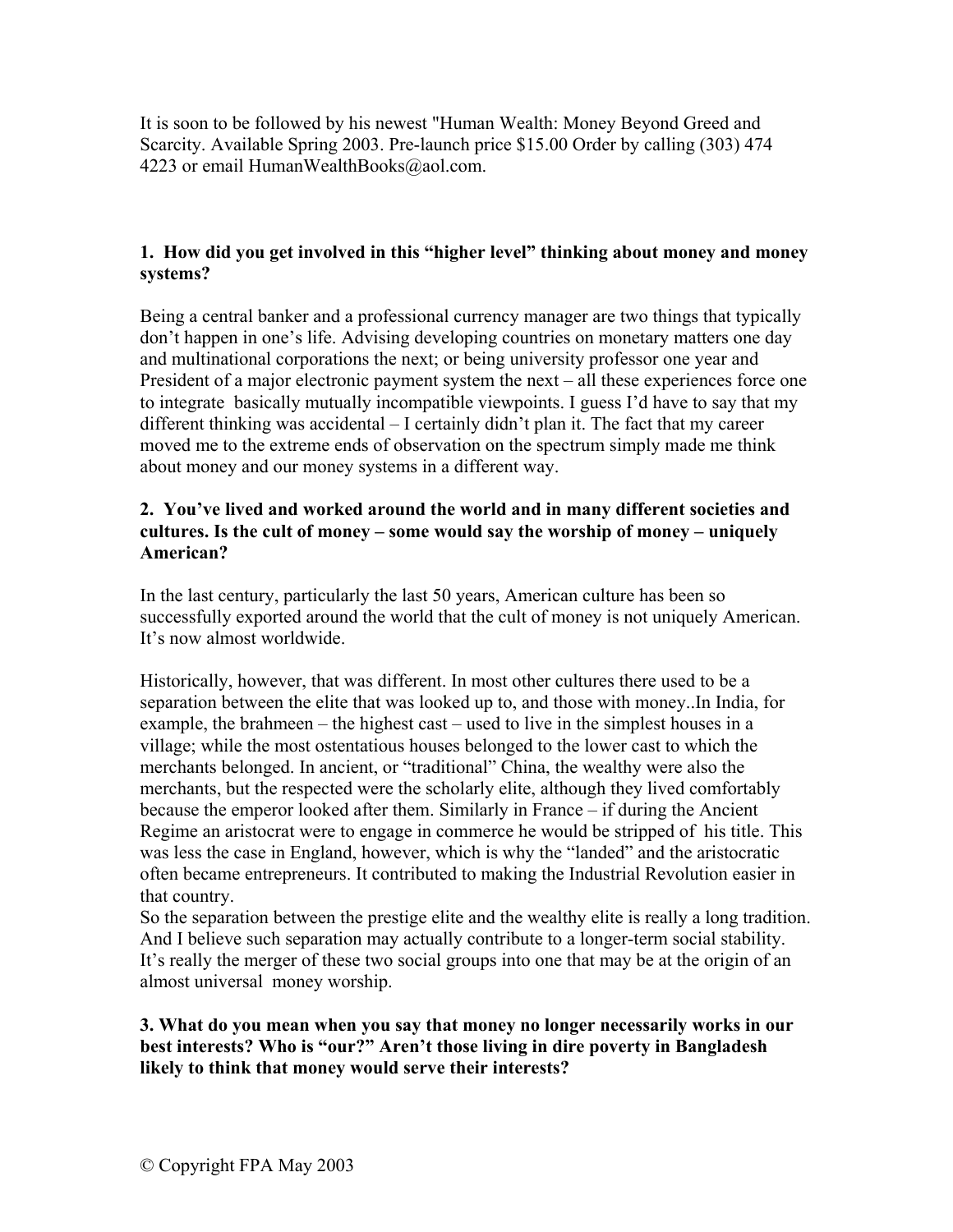I make a distinction between money and money systems. Money is simply a product of the system. Our money *systems* do not serve us well. I'm not saying that people don't need money, or that money doesn't serve our purposes. But the systems and the way money is created and managed are more the issues. It's the difference between water and an irrigation system. There is no argument that we all need water, but some irrigation systems may be more effective than others. Our current money system virtually *requires* that money be scarce. If it wasn't, and suddenly the Bangladeshis had all the money they needed, and everybody else did, too, then everybody's money would become automatically almost worthless through inflation. The system, like it or not, requires that about one-third of the world's population have less money than they need.

# **4. It seems very cruel, doesn't it?**

It may, but it's systematically built that way. By definition, all our conventional currencies keep their value only because their usefulness is greater than their availability. It's created through bank debt; in other words, it's created from nothing and has no backing. Today's money system wasn't a specific person's conscious design; it's simply the way it evolved. That is why I see money systems as a materialization of the collective unconscious of a society. But we can take some lessons from its implications from The  $11<sup>th</sup>$  Round story in my book [see sidebar - Editor].

## **5. You believe that most people really do not understand money, nor do they really think about what it is. Why do people not understand it?**

Money is one of the primary taboos of Western society, along with sex and death. To understand what those taboos have in common we need to delve into collective psychology best described by archetypes. Archetypes are patterns of emotions and behavior that can be observed across civilizations and time periods. Historically, the three Western taboos – money, sex, death – were all key attributes of one key archetype, the Great Mother. It turns out that the earliest currencies all directly related to the Great Mother, back all the way to prehistory. For instance in 3200 BC, the original Sumerian shekel was embossed with a representation of Inanna, the Goddess of life and death, sexuality and of the grain storage facilities that backed the money of the time. The English word "money" itself derives from the temple of Juno Moneta in Rome in whose basement operated the mint of the empire. Juno was the Italic goddess of the menstrual cycle, sexuality, pregnancy, birth...and of money.

 Over the centuries, Western society has totally repressed the Great Mother in our collective consciousness, sometimes rather violently, leaving us nothing from the feminine side in our vision of the divine.

When you repress an archetype it manifests itself through its specific shadows – with money, that turns out to be greed and fear of scarcity. This brings us straight into the deeper emotional level about money. At the risk of simplifying, you could say that the reason we don't understand money is that we don't understand a heck of a lot about sex and death, either! That has started to change somewhat, though. The 1960s forced us to talk about sex, and AIDS now has forced us to talk about death, even with our children. In my work, I'm trying to draw people's attention to our money, our last taboo. Think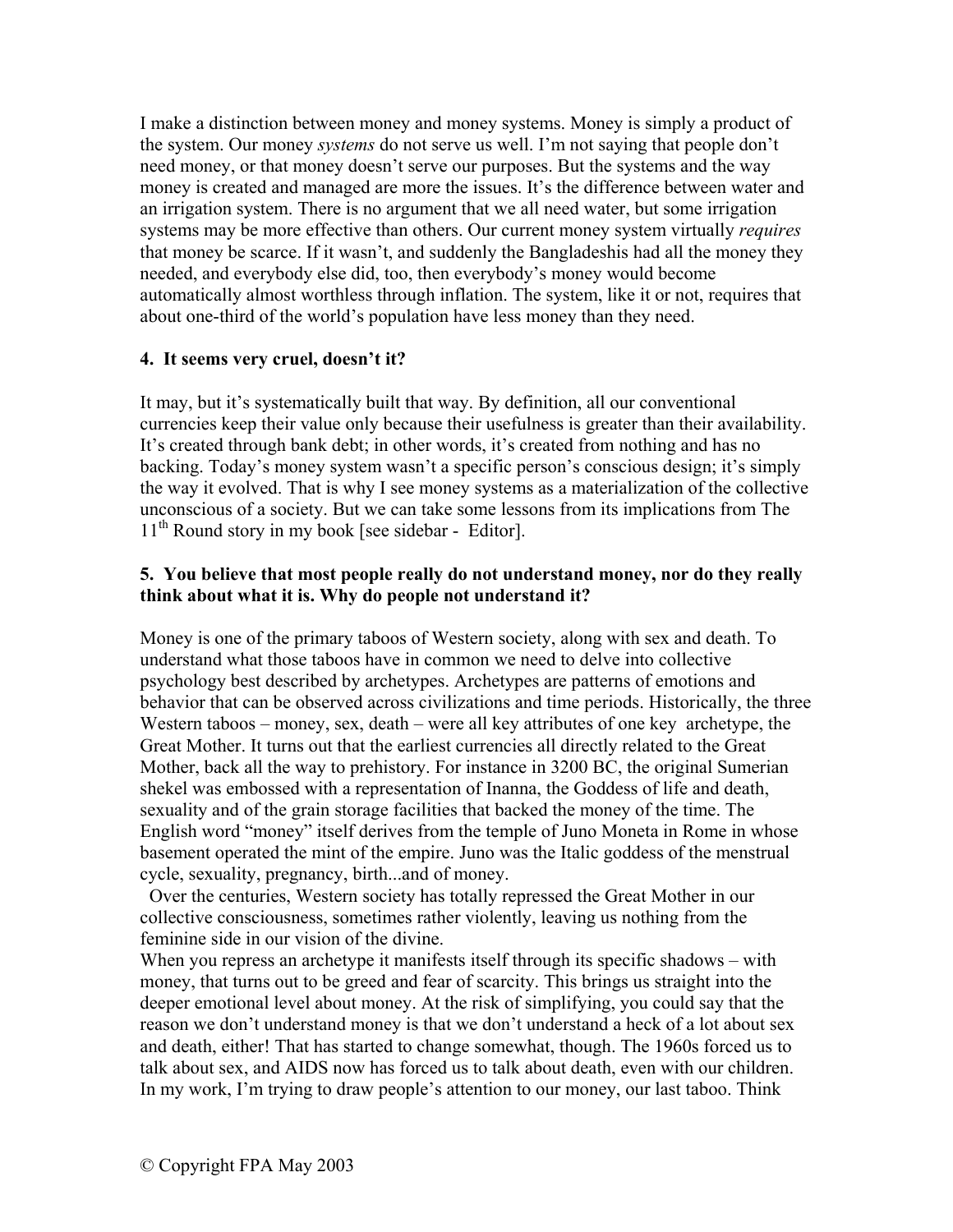about it: it's less taboo today to talk about who you slept with last night than about how much money you have. It's a real blind spot in society.

### **7. Your views – such as the serious consequences of breakdowns in community – sound like they have as much to do with values, as with money. Is that what this is more about?**

That's a chicken and egg question. The answer, of course, is yes  $-$  it's about values. Where do values come from? Not from the sky. The general assumption in economics and the financial community is that money is value-neutral. The evidence is now in that it's *not*. And if you get that point, it may be the only one you need to get. As long as we hold on to the notion that money is value-neutral these discussions could go on forever. People tend to say, oh, people may be poor because they're poorly educated. You know the old saying: if you think education is expensive, just try ignorance. We really need broader, deeper, more long-term thinking about these issues. But even that is inhibited by our money system – because it is also programmed towards short-term thinking.

One of the future scenarios I describe in my book is "Hell on Earth." It has much to do with breakdowns in society. Hell on Earth would be the result of a highly individualistic "free for all" – a world that would result if enough people believed that the solution to any breakdown was to buy more bullets for their guns. This is an extreme scenario, to be sure, and obviously not the only plausible one. The one I recommend is the scenario of "Sustainable Abundance.". Abundance does not refer to an accumulation of more "stuff," or a Porsche in every garage. Abundance is what provides enough freedom of choice in the material domain to as many people as possible so that they can express their passion and creativity. It provides a true sense of meaning in life. Someone who's starving and whose child is dying from hunger will simply not have the opportunity to express creativity in a positive way. And the good news is that sustainable abundance or sustainable capitalism can be achieved by creating complementary money systems to support it.

Complementary currencies are designed not to replace conventional money, but to operate in parallel with it. We all know about commercial examples like frequent flyer miles. They started as a simple marketing gimmick. But today in the UK for instance, one can purchase goods with British Airway miles at Sainsbury, the largest supermarket chain in that country. More than 40% of the miles are now earned in another way than buying an airline-ticket, and more than 2/3 of British Airway miles are now used for something else than buying one. These familiar complementary currencies have only a commercial purpose. What is more interesting and potentially more important - although still less familiar to the general public in the US - are the on-going experiments with social purpose complementary currencies.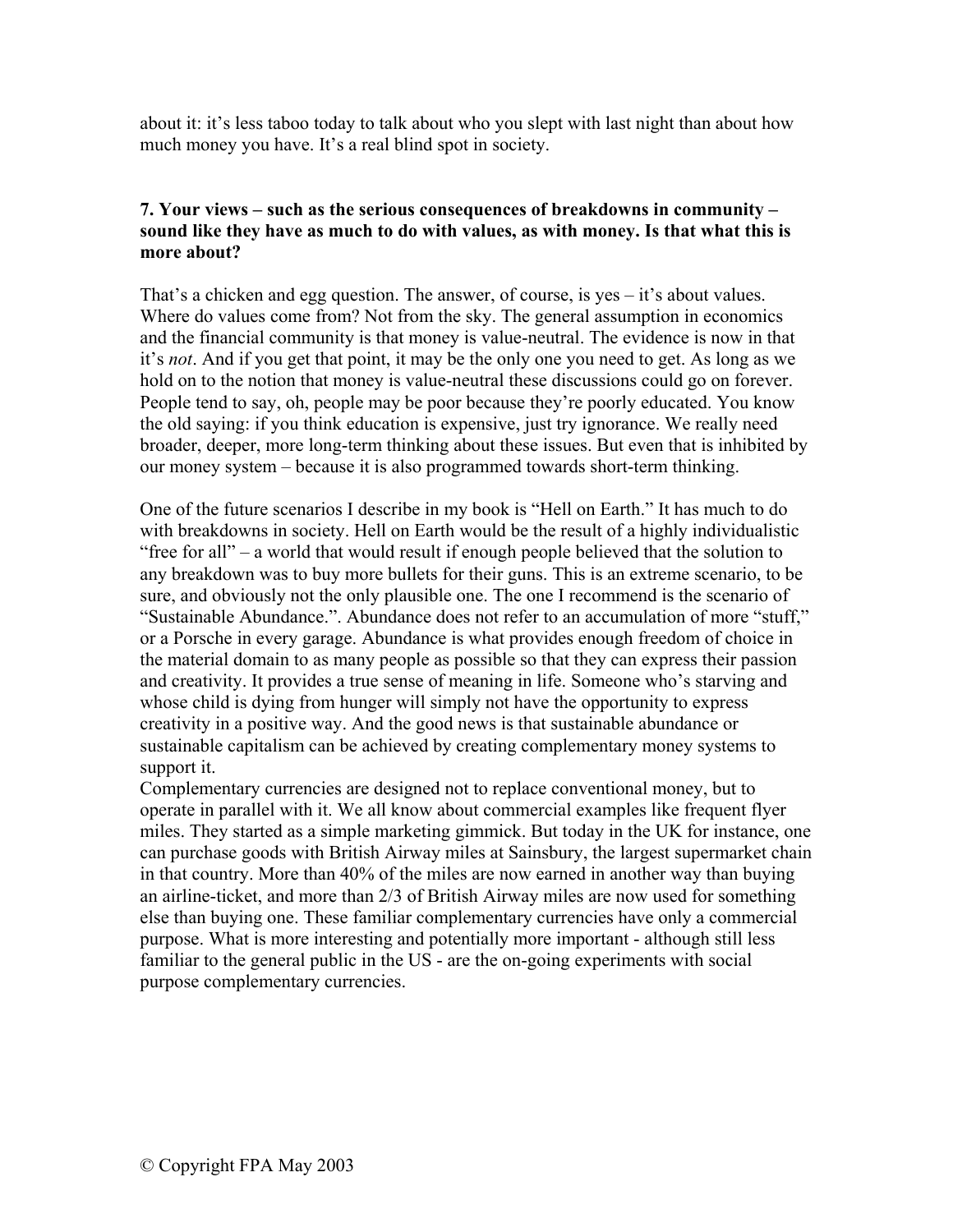## **8. Speaking of these "complementary currencies," discussed in your book, in use in communities in America and elsewhere. Why do you think these are important? What is their future?**

In my opinion, the most interesting complementary currencies are those that aim at solving social problems without government bureaucracies or tax burdens. In 1984 there was only one such system in the world, today there are over 4000 worldwide. The ones in the U.S. currently are still rather primitive and small-scale at this point. They don't yet have the level of maturity or scale or mainstream acceptance to make a real difference. The typical complementary currency system in America has fewer than 500 people in a relatively homogeneous community, and does not include retail businesses. In that sense, they are destined to remain marginal. In Japan and in Europe, in contrast, there are successful models that are becoming more mainstream, by including local businesses.

Let's take a concrete example of how complementary currencies could address three typical problems in America society in today's economy. First, locally owned businesses are dying off in droves in small communities, driven out by the big chains. This will leave the downtowns further deserted, and saddled with a whole host of "inner city" problems. Second, institutions of higher education are in financial distress, so a college education gets more expensive, resulting in only a smaller elite class being able to afford it. Third, almost every city, town, and state is in a budget crunch, and they cut back everywhere on social services, recreation, health, support for the arts, and so on. A complementary currency system could address these three issues in an integrated way: A local loyalty currency could be accepted in partial payment by local stores, while the big chains would tend not to accept as they do not tend to source their goods or services in the local economy. Such area-specific loyalty currencies have proven to give locally owned businesses in the UK an effectivey tool to thrive and help in keeping conventional money circulating in the local economy. That same local currency could be accepted in partial payment for tuition at the local college. The marginal cost in education for providing educational "services" – the professor, the room, the desks – is very low. Why not fill those empty chairs, and educate more people?. But how do the students earn those local currencies? They can earn them by providing assistance to the elderly, mentoring for kids, help in cleaning up the streets and parks, and so on - all those services that are now being cut back because of budgetary constraints.. In short, here is one solution that can address three pressing issues.

None of that is theory: each component of such a strategy has already been tested out successfully somewhere in the world. Even a truly integrated model of a local complementary currency of the type described is now operational in Yamato City, a city with a population of 75,000 located some 50 miles from Tokyo. The municipal authorities have created what they call a "LOVE currency"– it stands for "LOcal Value Exchange.". It uses smart cards as a payment tool, and has more than 40% of the population participating in it.

The important point is that such complementary currencies have already proven a useful tool to address a whole range of social problems, and the grassroot organizations using them solve those local problems based on their own assessments of priorities and skill set. In short, economic democracy at work…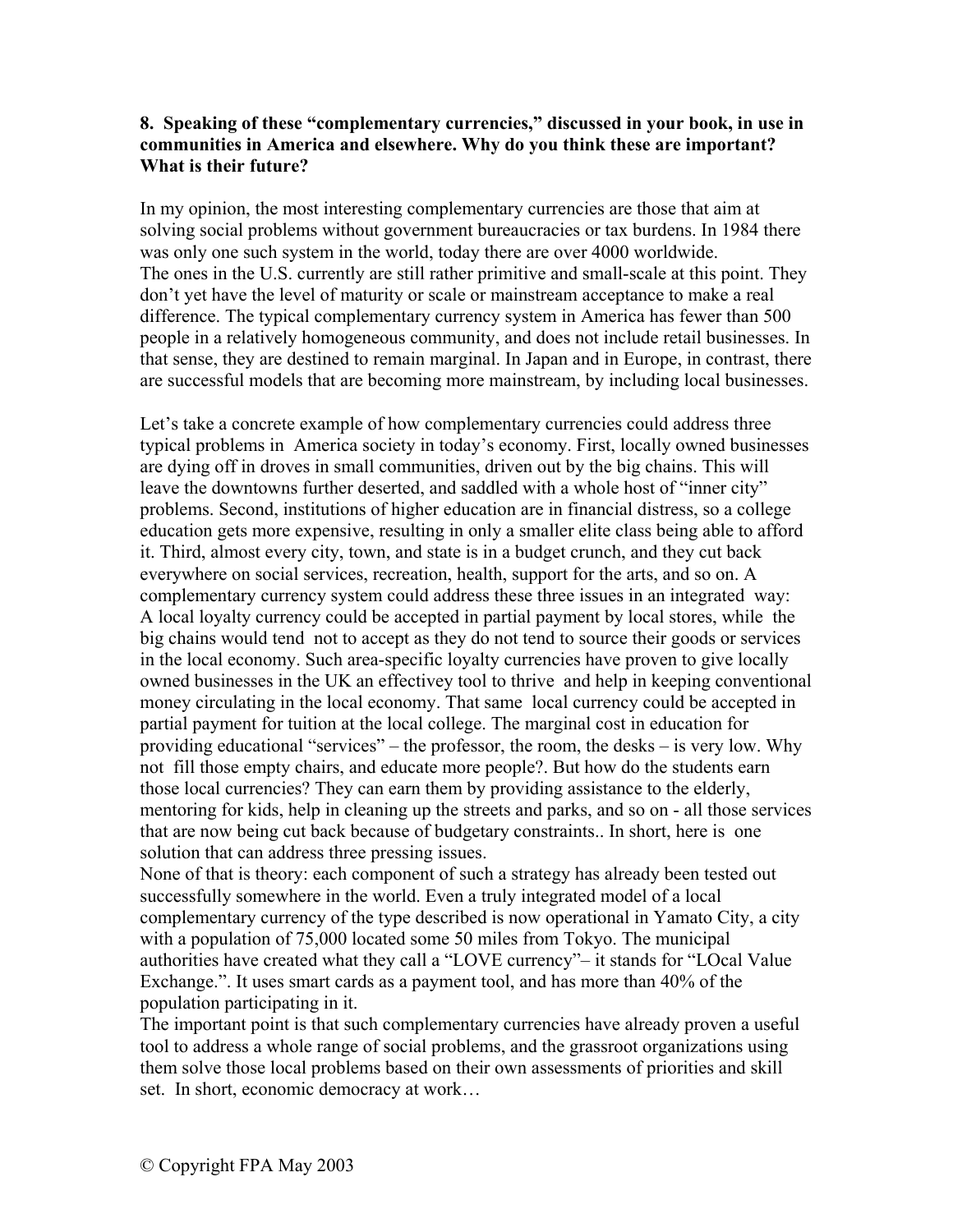## **9. Why isn't it just enough for people to give of their time, such as taking an older person who can no longer drive to get groceries? Or volunteering to tutor a child?**

Consider the facts about volunteerism: the average turnover rate is about 500 percent a year! Typically, volunteers burn out easily. What's interesting is that several studies show that this doesn't happen to the same extent in communities where complementary currencies are being used to pay for such activities In such communities, these "gifts" are being acknowledged in a more tangible way. And people who don't need the complementary currencies themselves often double-give by donating their credits to someone who may be able to use them. Their time contributions become suddenly valuable twice. One result: burnout rates among volunteers drop dramatically with complementary currencies. This is not magic. And nobody can "freebie" the system and demotivate everybody else. Furthermore, in communities where there is such a local complementary currency operational there is actually *more* volunteering going even by people who don't bother to ask for complementary currency compensation. It seems that this too has to do with the fact that in those communities the gifts are simply more acknowledged.

It might be easy to think about complementary currencies as a form of local "scrip," with a social purpose, just as frequent flyer miles are an example of corporate "scrip" with a commercial purpose.

# **10. Why aren't there more getting started? Who would start a local currency in their own community?**

There may already be local currencies in your area, but that you may not know about. In the US, 31 States are paying some of their own employees to start such systems in the most deprived areas because they solve problems in a more cost-effective way than the conventional programs. Time Dollar systems tend to work best in homogeneous communities that don't have much cash. They're therefore most often used by students, the unemployed, retirees. That is fine as far as it goes, but because they don't include businesses there remains an impediment for them to really go mainstream A more integrated local currency, such as LOVE, takes more planning, needs more infrastructure, and must include local businesses. But they would also be able to address larger scale social issues

Downtowns in cities and towns everywhere are dying and becoming ghost towns. They get drug- and crime-ridden and nobody wants to go there. And then 10 years from now the government begins an urban renewal program costing a couple of billion dollars. Maybe we can learn from this cycle. If somebody  $-$  it could be anybody or any entity who wants to lead the effort – put \$100,000 into the development of a local currency it could eventually have an impact as much as \$100 million of exchanges facilitated over time, exactly where they are most needed. But if you put \$100,000 into a small project to help a ghetto area you have a \$100,000 impact – that's it. I am convinced that